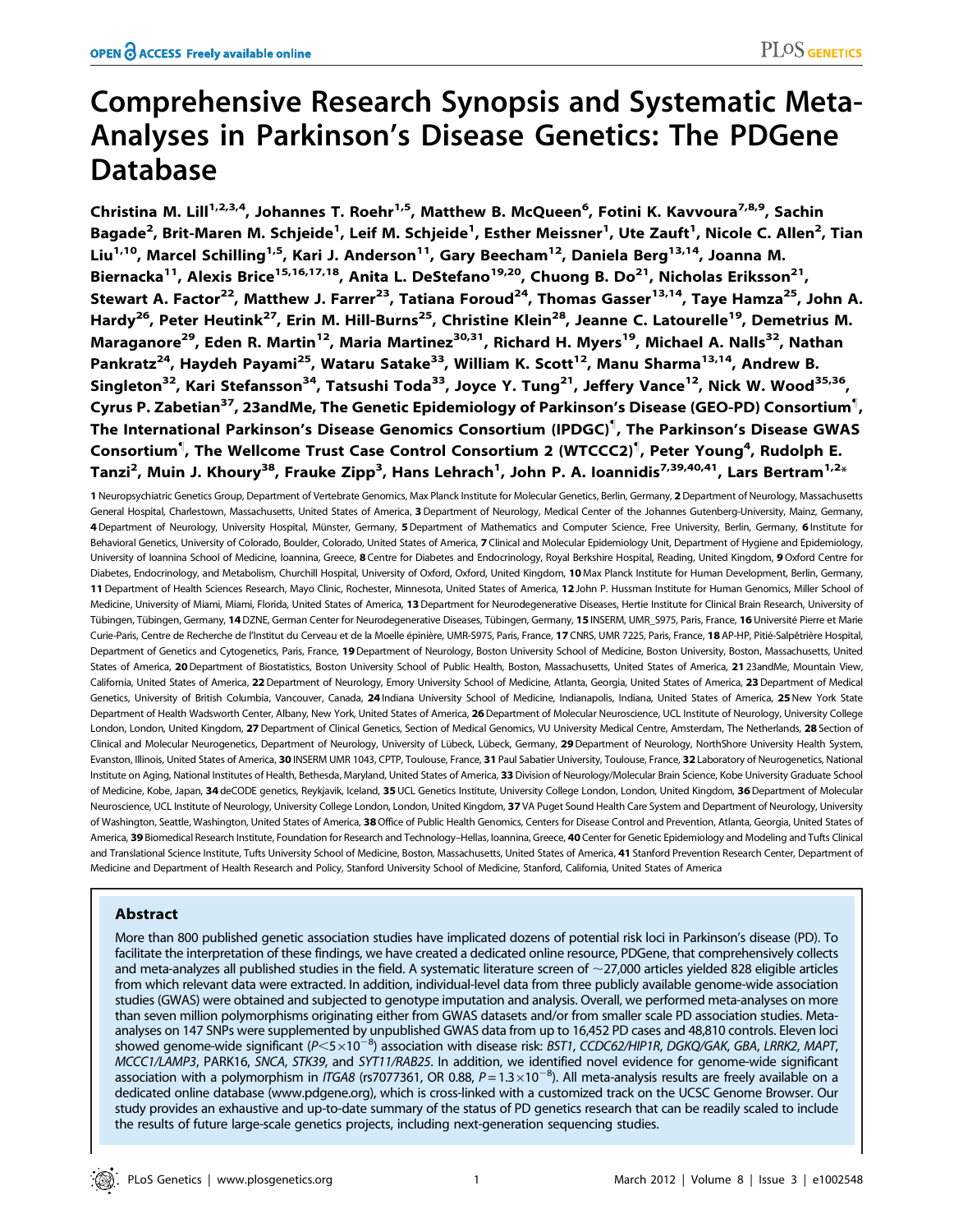Citation: Lill CM, Roehr JT, McQueen MB, Kavvoura FK, Bagade S, et al. (2012) Comprehensive Research Synopsis and Systematic Meta-Analyses in Parkinson's Disease Genetics: The PDGene Database. PLoS Genet 8(3): e1002548. doi:10.1371/journal.pgen.1002548

Editor: Amanda J. Myers, University of Miami, United States of America

Received October 16, 2011; Accepted January 5, 2012; Published March 15, 2012

This is an open-access article, free of all copyright, and may be freely reproduced, distributed, transmitted, modified, built upon, or otherwise used by anyone for any lawful purpose. The work is made available under the Creative Commons CC0 public domain dedication.

Funding: The main funding for this study was provided by the Michael J. Fox Foundation for Parkinson's Disease (MJFF) with additional financial support by the Cure Alzheimer's Fund (CAF), the National Alliance for Research on Schizophrenia and Depression (NARSAD), Prize4Life, and EMD Serono (all to L Bertram). CM Lill was supported by a fellowship from the Deutscher Akademischer Austauschdienst (DAAD) and Fidelity Biosciences Research Initiative (FBRI). L Bertram is also supported by the German Ministry for Education and Research (BMBF). JPA Ioannidis was supported through the Tufts Clinical and Translational Science Institute (Tufts CTSI) under funding from the National Institute of Health/National Center for Research Resources (UL1 RR025752). Points of view or opinions in this paper are those of the authors and do not necessarily represent the official position or policies of the Tufts CTSI. M Sharma was supported by the Michael J. Fox Foundation. The NeuroGenetics Research Consortium GWAS [15] was funded by the Edmond J. Safra Michael J. Fox Foundation Global Genetics Consortium Initiative and NIH R01 NS 036960. The work of the International Parkinson's Disease Genomics Consortium (IPDGC) was supported in part by the Intramural Research Programs of the National Institute on Aging, National Institute of Neurological Disorders and Stroke, National Institute of Environmental Health Sciences, National Human Genome Research Institute, National Institutes of Health, Department of Health and Human Services: project numbers Z01 AG000949-02 and Z01-ES101986. In addition the work of the IPDGC was supported by the U.S. Department of Defense, award number W81XWH-09-2-0128. Portions of the work of the IPDGC utilized the high-performance computational capabilities of the Biowulf Linux cluster at the National Institutes of Health, Bethesda, Md. (http://biowulf. nih.gov). T Foroud received funds from the National Institutes of Health (R01CA141668 and R01NS37167). C Klein is the recipient of a career development award from the Volkswagen Foundation and from the Hermann and Lilly Schilling Foundation. DM Maraganore acknowledges active funding support from the National Institutes of Health (2R01 ES10751), Alnylam Pharmaceuticals, Medtronic, and NorthShore University Health System. The funders had no role in study design, data collection and analysis, decision to publish, or preparation of the manuscript.

Competing Interests: CB Do, N Eriksson, and JY Tung are employed by 23andMe and own stock options in the company. MJ Farrer and Mayo Foundation received royalties from H.Lundbeck A/S and Isis Pharmaceuticals. In addition, MJ Farrer has received an honorarium for a seminar at Genzyme. T Gasser has received consultancy fees from Cephalon and Merck-Serono, grants from Novartis, payments for lectures including service on speakers' bureaus from Boehringer Ingelheim, Merck-Serono, UCB, and Valean, and holds patents NGFN2 and KASPP. JA Hardy has received consulting fees or honoraria from Eisai and his institute has received consulting fees or honoraria from Merck-Serono. DM Maraganore has received extramural research funding support from the National Institutes of Health (2R01 ES10751), the Michael J. Fox Foundation (Linked Efforts to Accelerate Parkinson Solutions Award, Edmond J. Safra Global Genetics Consortia Award), and from Alnylam Pharmaceuticals and Medtronic (observational studies of Parkinson's disease). DM Maraganore has also received intramural research funding support from the Mayo Clinic and from NorthShore University Health System. DM Maraganore filed a provisional patent for a method to predict Parkinson's disease. This provisional patent is unlicensed. He also filed a provisional patent for a method to treat neurodegenerative disorders. That provisional patent has been licensed to Alnylam Pharmaceuticals and DM Maraganore has received royalty payments in total of less than \$20,000. K Stefansson has received grants from deCODE.

\* E-mail: lbertram@molgen.mpg.de

" Memberships of the consortia are provided in Text S1.

## Introduction

Parkinson's disease (PD) is the second most common neurodegenerative disease with a prevalence of  $\sim$ 1% over 60 years of age [1]. Approximately 5–10% of the patients show an autosomal dominant or recessive mode of inheritance, and several causative genes have been identified, e.g. SNCA, LRRK2, PARK2, and PINK1 (for review see ref. [2]). Recently, two other novel autosomal dominant PD genes, VPS35 and EIF4G1 [3–5], have been identified, the former via application of next-generation sequencing techniques. It can be anticipated that causal mutations in additional genes will emerge within the next years. However, the vast majority of patients suffer from non-Mendelian forms of PD, which are likely caused by the combined effects of genetic and environmental factors. In order to decipher the genetic architecture underlying PD susceptibility, more than 800 genetic association studies have been performed over the past 20 years. While early candidate gene studies and subsequent meta-analyses provided conclusive evidence showing that polymorphisms in SNCA [6] (encoding alphasynuclein), LRRK2 [7] (leucine-rich repeat kinase 2), MAPT [8] (microtubule-associated protein tau), and GBA [9] (acid betaglucosidase) significantly impact PD susceptibility, most association studies in the field provided inconclusive or even conflicting results.

During the last few years, genome-wide association studies (GWAS) [10–19] have postulated additional PD loci. While the early GWAS and a GWAS-meta-analysis [20] were of limited sample sizes and yielded mostly inconsistent results, more recent studies have identified a number of loci that were independently confirmed in follow-up studies (e.g. GAK, BST1, and PARK16, see Table 1 for all proposed GWAS findings across GWAS publications). Very recently, a GWAS meta-analysis [21] implicated several other new putative PD loci which currently await

further validation. Despite this progress, approximately 40% or more of the population-attributable risk probably remains unexplained by today's most promising PD loci [21]. To this end, genetic association studies remain one of the mainstays of PD genetics research. However, GWAS and other large-scale association studies typically only highlight the most promising results and often do not provide data on variants showing suggestive evidence for association, or previously implied variants that could not be confirmed in the GWAS setting. As a result, the cumulative genetic evidence in favor of or against association with certain variants in the PD field is becoming increasingly difficult to follow, evaluate and interpret. To address this problem, we have comprehensively collected, catalogued and systematically metaanalyzed the data from all genetic association studies published in the field of non-Mendelian PD, including GWAS, and made all results publicly available on a regularly updated online database, ''PDGene'' (http://www.pdgene.org).

## Results

#### Database content

The results of this research synopsis are based on a freeze of the PDGene database content on March 31<sup>st</sup> 2011 (available upon request from the authors). At that time, PDGene included details on 828 individual studies across more than 50 different countries and six continents reporting on 3,382 polymorphisms in 890 genetic loci. Data for more than 2,000 SNPs were supplemented by results derived from up to three publicly available GWAS datasets [10,12,13] following extensive quality control and imputation. Ultimately, this procedure yielded a total of 867 polymorphisms across  $\sim$  300 genetic loci that met our criteria for meta-analysis (see Methods). Additional independent GWAS data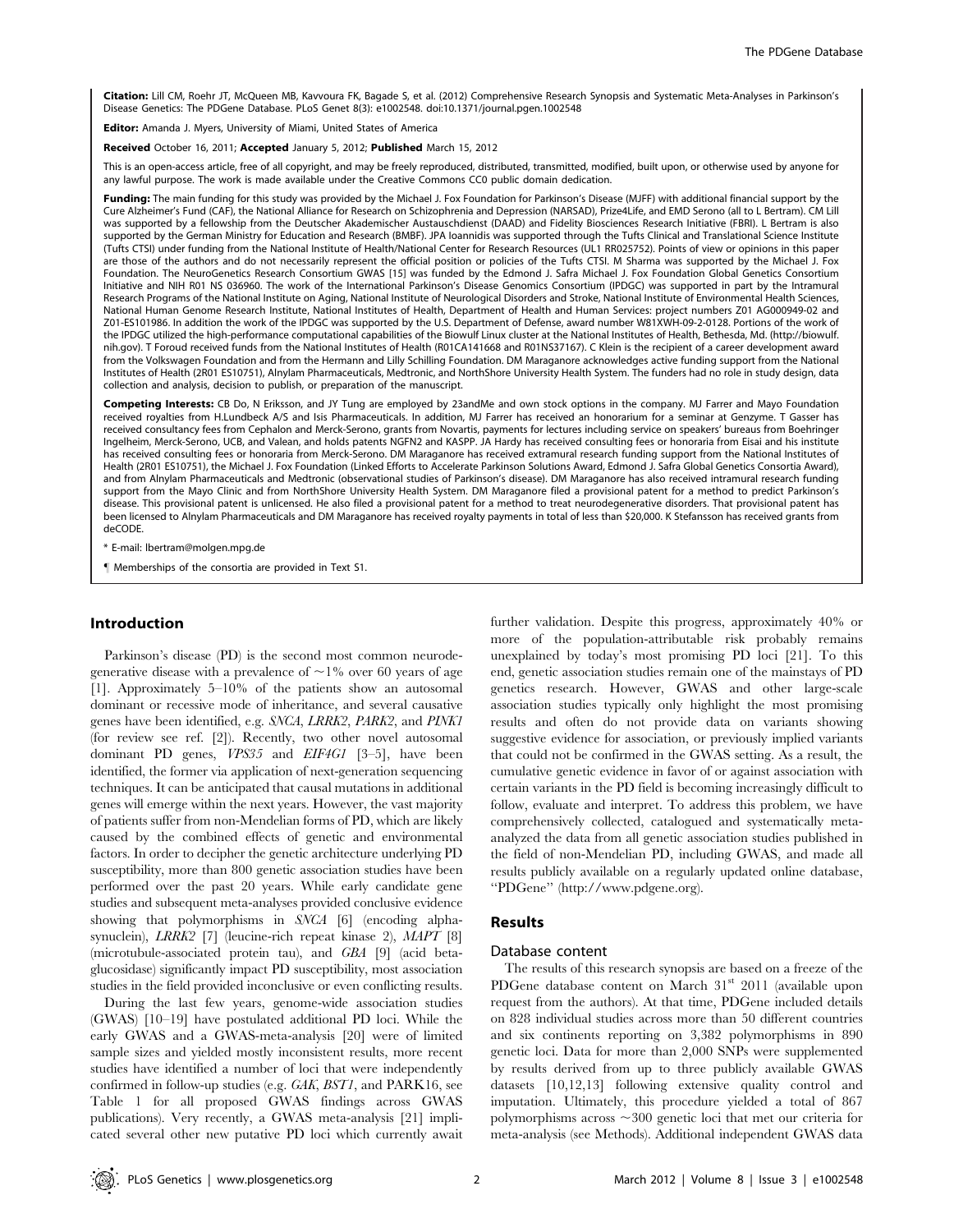#### Author Summary

The genetic basis of Parkinson's disease is complex, i.e. it is determined by a number of different disease-causing and disease-predisposing genes. Especially the latter have proven difficult to find, evidenced by more than 800 published genetic association studies, typically showing discrepant results. To facilitate the interpretation of this large and continuously increasing body of data, we have created a freely available online database (''PDGene'': http://www.pdgene.org) which provides an exhaustive account of all published genetic association studies in PD. One particularly useful feature is the calculation and display of up-to-date summary statistics of published data for overlapping DNA sequence variants (polymorphisms). These meta-analyses revealed eleven gene loci that showed a statistically very significant ( $P \le 5 \times 10^{-8}$ ; a.k.a. genome-wide significance) association with risk for PD: BST1, CCDC62/HIP1R, DGKQ/GAK, GBA, LRRK2, MAPT, MCCC1/LAMP3, PARK16, SNCA, STK39, SYT11/RAB25. In addition and purely by data-mining, we identified one novel PD susceptibility locus in a gene called *ITGA8* (rs7077361,  $P = 1.3 \times 10^{-8}$ ). We note that our continuously updated database represents the most comprehensive research synopsis of genetic association studies in PD to date. In addition to vastly facilitating the work of other PD geneticists, our approach may serve as a valuable example for other complex diseases.

for 147 SNPs yielding P values of  $\leq 0.1$  in these initial metaanalyses were provided by researchers of all remaining currently published Caucasian GWAS datasets [13,15–19,22]. Following the identification of genome-wide significant association with an intronic SNP (rs7077361) in ITGA8 after addition of these data, we obtained additional data from the same GWAS datasets on  $\sim$ 1,400 SNPs in the chromosomal region encompassing *ITGA8* (chr10:15346353–15801533, hg18). Finally, independent replication data in Caucasian and Asian populations from the GEO-PD consortium [23] generated for ten recently described PD loci [21] were made available for inclusion. As a result, we were able to substantially increase the sample size (up to 16,452 PD cases and 48,810 controls) for a large number of some of the most promising PD loci. For instance, we were able to add data from up to 48,861 previously not analyzed combined cases and controls to metaanalyses of some of the recently proposed PD loci [21] (median sample size 14,896, see Table 2 and Table S1 for details). In addition to these focused analyses, PDGene displays meta-analysis results for more than seven million additional SNPs originating from up to three publicly available GWAS datasets [10,12,13]. The results are available online (e.g. as summarized in http:// www.pdgene.org/largescalemeta.asp), where they are cross-linked to a customized and fully browsable track on the UCSC Genome Browser.

#### PDGene meta-analysis results

The PDGene meta-analyses of the 867 core polymorphisms were based on a median of 7,680 subjects (interquartile range 4,612– 16,726). Additional meta-analyses were performed after stratification for Caucasian and Asian ancestry (for details on sample size and included ethnicities for individual meta-analyses see Table S1). In addition, we also performed random-effects meta-analyses across all three publicly available GWAS datasets [10,12,13] following genotype imputation using data from the International HapMap Consortium and 1000 Genomes Project. Ultimately this yielded 7,123,920 SNPs that could be meta-analyzed across at least two GWAS datasets (see Figure S1 for a quantile-to-quantile plot of the GWAS-only meta-analyses). All 867 core meta-analysis results are available online on PDGene as forest plots, summarizing the relative contributions of each dataset to the most current summary effect estimate, and in the form of cumulative plots, illustrating how summary ORs evolve over time. All meta-analysis results are plotted in Figure 1 (green dots) alongside the GWAS-only meta-analysis results (black and grey dots).

One-hundred-three meta-analyses across 12 genetic loci (BST1, CCDC62/HIP1R, DGKQ/GAK, GBA, ITGA8, LRRK2, MAPT, MCCC1/LAMP3, PARK16, SNCA, STK39, SYT11/RAB25) yielded summary ORs suggesting a genome-wide significant  $(P \le 5 \times 10^{-8})$  increase or decrease in PD risk in all ethnicities and/or after stratification for ethnic ancestry (Table 2, Table S1, and Figure S2 [forest plots]). None of these loci contained more than one SNP independently associated at genome-wide significance (as judged by pair-wise linkage disequilibrium assessments using 'SNAP' and  $r^2$ -values of 0.2 as cut off http://www. broadinstitute.org/mpg/snap/). The majority of polymorphisms tested in the genome-wide significant loci do not show evidence for publication bias (Table S1). Finally, all genome-wide significant signals were robust against potential undetected sample overlap using a recently proposed procedure [24] (see Table S2 for more details). Combined sample sizes for all 12 loci were substantially larger here as compared to any previously published meta-analysis (Table S1), providing unequivocal evidence for an involvement of these loci in PD susceptibility. While power to detect genome-wide significance was excellent for most of these loci  $(>80\%$  based on an OR of 1.15, and a minor allele frequency down to 0.05 using the Genetic Power Calculator, http://pngu.mgh.harvard.edu/  $\sim$ purcell/gpc/), power was less for a large number of other metaanalyses due to smaller sample sizes and allele frequencies (see Table S1 for details). Thus, no simple statistic can summarize the overall power of our study.

The above list includes an intronic polymorphism in ITGA8 located on chromosome 10p13 for which we identified novel evidence for genome-wide association with PD risk (OR 0.88,  $P = 1.3 \times 10^{-8}$ ,  $\ell^2 = 0$ , see Table 2, and Figure 2). This SNP had previously been proposed to be associated with PD risk at subgenome-wide significance by Simon-Sanchez et al [13]. After obtaining and meta-analyzing GWAS data from  $\sim$ 1,400 additional SNPs in this region derived from all Caucasians GWAS datasets [10,12,13,15–19,21,22], rs7077361 remained the most significantly associated SNP in this region (Figure S3).

In addition to using random-effects models, we also performed exploratory fixed-effect meta-analyses on all eligible polymorphisms. These analyses did not reveal genome-wide significant effect sizes for any additional locus, except ACMSD/TMEM163 (most significant SNP rs6723108, OR 0.91,  $P = 1.3 \times 10^{-9}$ ,  $I^2 = 46\%$  [95% CI 0–73%], Figure S4, panel 1) and HLA (most significant SNP chr6:32609909, OR 0.78,  $P = 8.8 \times 10^{-15}$ ,  $I^2 = 84\%$  [95% CI 70–91%], Figure S4, panel 2), both of which were reported to be associated with PD risk at genome-wide significance in previous work [16,21]. In both instances, the lack of genome-wide significance in the random-effects models (Table S1) was due to relatively pronounced heterogeneity of effect estimates across studies. However, the heterogeneity across the 11 datasets in the ACMSD/TMEM163 meta-analysis is almost entirely due to variance of effect size estimates in the same direction (see Figure S4, panel 1), making it likely that ACMSD/TMEM163 represents a genuine PD risk locus. For the SNP tested in the HLA locus (chr6:32609909, Figure S4, panel 2), heterogeneity is more pronounced and more complex owing to ORs on either side of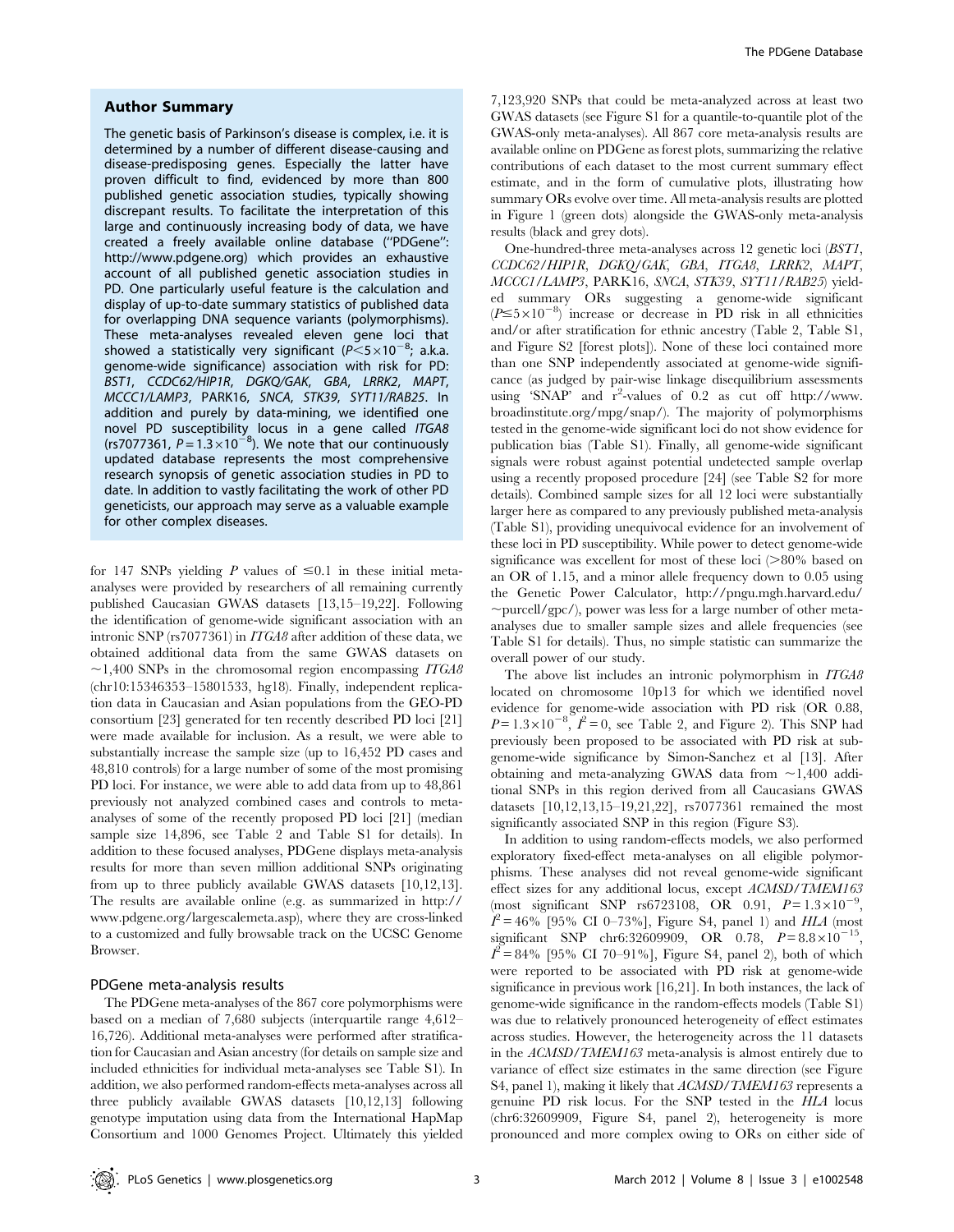| <b>GWAS</b>                   | <b>Design GWAS</b><br>(Follow-up) | <b>Population GWAS</b><br>(Follow-up)    | $#$ SNPs  | # PD GWAS<br>(Follow-up) | # CTRL GWAS "Featured"<br>(Follow-up) | genetic loci                                                                                                                            |
|-------------------------------|-----------------------------------|------------------------------------------|-----------|--------------------------|---------------------------------------|-----------------------------------------------------------------------------------------------------------------------------------------|
| Maraganore, 2005 (ref. 9)     | Family-based (case-<br>control)   | USA-LEAPS (USA)                          | 198,345   | 443 (332)                | 443 (332)                             | CDCP2, GALNT3,<br>GWA_2q36.3,<br>GWA_4q28.1,<br>GWA_4q28.3,<br>GWA_5p15.32,<br>GWA_7p14.2,<br>GWA 10g21.1, PASD1,<br>PRDM2, SEMA5A      |
| Fung, 2006 (ref. 10)          | Case-control (-)                  | USA-NINDS                                | 408,803   | $267$ (-)                | $270(-)$                              | BRDG, DLG2,<br>GLT25D2,<br>GWA_4q35.2,<br>GWA_7p12,<br>GWA_10q11.21,<br>GWA_11q11,<br>GWA_16q23.1,<br>GWA 22q13, NEGR1,<br>ULK2, ZNF313 |
| Pankratz, 2009 (ref. 11)      | Case-control (-)                  | USA-PROGENI/GenePD (-)                   | 328,189   | $857(-)$                 | $867$ (-)                             | DGKQ/GAK, GPRIN3,<br><b>MAPT, SNCA</b>                                                                                                  |
| Simon-Sanchez, 2009 (ref. 12) | Case-control<br>(case-control)    | USA-NINDS, Germany<br>(USA, Germany, UK) | 463,185   | 1,745 (3,452)            | 4,047 (4,756)                         | LRRK2, MAPT,<br>PARK16, SNCA                                                                                                            |
| Satake, 2009 (ref. 13)        | Case-control<br>(case-control)    | Japan (Japan)                            | 435,470   | 1.078 (993)              | 2,628 (15,753)                        | <b>BST1, LRRK2,</b><br>PARK16, SNCA                                                                                                     |
| Edwards, 2010 (ref. 14)       | Case-control (-)                  | USA-HIHG (-)                             | 491,376   | $604$ (-)                | $619(-)$                              | <b>MAPT, SNCA</b>                                                                                                                       |
| Hamza, 2010 (ref. 15)         | Case-control (-)                  | USA-NGRC (-)                             | 811,597   | $2,000$ (-)              | $1,986$ (-)                           | GAK/DGKQ, HLA<br>locus, MAPT, SNCA                                                                                                      |
| Spencer, 2011 (ref. 16)       | Case-control<br>(case-control)    | UK-WTCCC2 (France)                       | 1,733,533 | 1,705 (1,039)            | 5,175 (1,984)                         | BST1, GAK/DGKQ,<br>MAPT, PARK16,<br><b>SNCA</b>                                                                                         |
| Saad, 2011 (ref. 17)          | Case-control<br>(case-control)    | France (UK-WTCCC2,<br>Australia)         | 492,929   | 1,039 (3,232)            | 1,984 (7,064)                         | <b>BST1</b> , GWA_12q24,<br><b>SNCA</b>                                                                                                 |
| Simon-Sanchez, 2011 (ref. 18) | Case-control<br>(case-control)    | <b>Netherlands</b>                       | 514,799   | $772(-)$                 | $2024(-)$                             | <b>BST1</b> , HLA locus,<br>GAK/DGKQ, MAPT,<br><b>SNCA</b>                                                                              |

Table 1. Overview of genome-wide association studies (GWAS) published in PD until March 31, 2011.

The overview is based on content on the PDGene website (http://www.pdgene.org; current on March 31<sup>st</sup>, 2011). Studies are listed in order of publication date. '# PD GWAS' and '# CTRL GWAS' refers to sample sizes used in the initial GWAS datasets, whereas 'Follow-up' refers to the total number of replication samples where applicable. 'Featured genes' are those genes/loci that were declared as 'associated' in the original publication; note that criteria for declaring association varies across studies. Genetic loci in bold font denote genes showing genome-wide significant results (P<5×10<sup>-8</sup>) in the PDGene meta-analyses. doi:10.1371/journal.pgen.1002548.t001

1. This could be due to a number of reasons, e.g. subtle and uncorrected population substructure and/or different LD patterns between the analyzed SNP and the actual functional variant(s) [16]. Thus, although the evidence is currently not as conclusive as for ACMSD/TMEM163 it still appears quite possible that there is one or more PD association signals in the HLA region. Regardless of these considerations, additional data are needed to more firmly assess the role of both loci in contributing to PD susceptibility.

## Ethnicity-specific meta-analysis results

SNCA, LRRK2, BST1, and PARK16 show evidence for genomewide significance in meta-analyses restricted to Caucasian and Asian populations (Table 2). Furthermore, data obtained from the GEO-PD consortium [23] suggest that the effect estimates for some of the recently discovered PD loci (i.e. CCDC62/HIP1R, MCC1, and STK39 [21] may be comparable in Caucasian and Asian populations (Table S1), although additional datasets are needed to establish genome-wide significance in populations of Asian-descent for these loci. Conversely, only insufficient data are currently available to assess the effect sizes of GAK and SYT11/ RAB25 on PD risk in Asians: GAK rs6599388 violated HardyWeinberg equilibrium in Asian datasets from the GEO-PD consortium and was thus excluded from further analyses on that ethnic group [23]. SYT11/RAB25 chr1:154105678 was excluded from all analyses due to technical reasons in the study by the GEO-PD consortium [23]. Moreover, none of the reported SYT11/RAB25 and GAK SNPs from the recent GWAS metaanalysis [21] were captured directly or by proxy (with an  $r^2 \ge 0.8$ ) in the Japanese GWAS dataset [14,23]. Finally, Asian-descent populations cannot be appropriately assessed for PD association with the *MAPT*-H1/H2 haplotype, rs10928513 in *ACMSD*, and rs7077361 in ITGA8 owing to monomorphicity at these sites [14,23].

#### Evaluating the credibility of significant associations

To estimate the epidemiologic credibility of associations with polymorphisms showing sub-genome-wide significant association with PD  $(P>5\times10^{-8})$ , we applied two "credibility" measures for each such result. First, we calculated Bayes factors (BF, expressed here as  $log_{10}$ -values, " $logBF$ ") assuming an average non-null odds ratio of 1.15, as approximation of a typical ''complex disease effect size'', and a spike and smear prior distribution of effects [25]. Our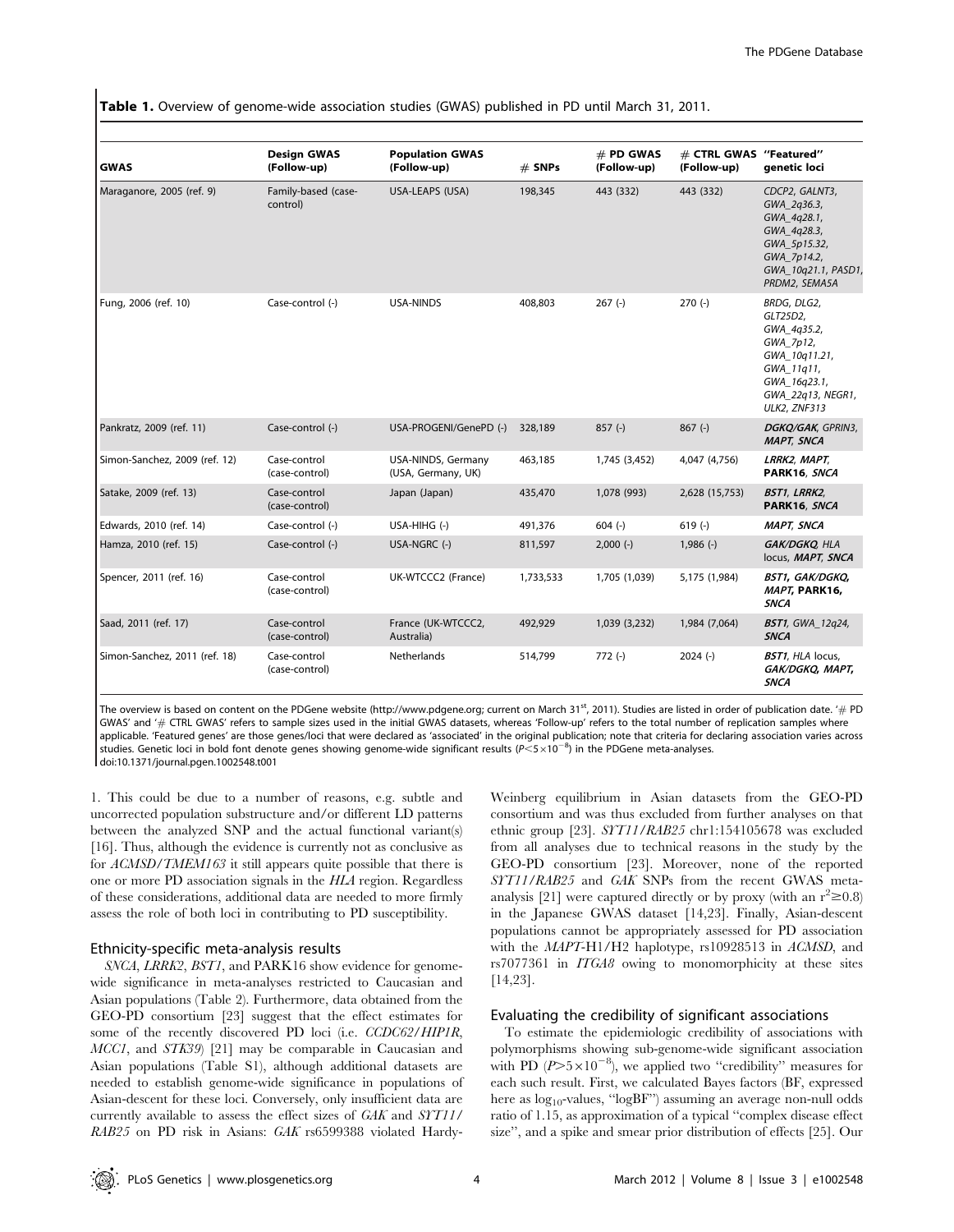Table 2. Genome-wide significant summary meta-analysis results of the PDGene database in populations of Caucasian and Asian decent.

#### Caucasian ethnicity

|                   |                                        |                              |            | <b>Allele</b>                        | N        |                      |                                                  |                        |                         |                |           |
|-------------------|----------------------------------------|------------------------------|------------|--------------------------------------|----------|----------------------|--------------------------------------------------|------------------------|-------------------------|----------------|-----------|
| Locus             |                                        | Polymorphism Location (hq18) | <b>MAF</b> | contrast                             | datasets | N samplesOR (95% CI) |                                                  | P-value                | $f$ (95% CI) HuGENet BF |                |           |
| GBA               | <b>N370S</b>                           | chr1:153451576               | 0.01       | G vs. A                              | 15       | 44,851               | $3.51(2.55 - 4.83)$                              | $1.44 \times 10^{-14}$ | $38(0 - 66)$            | A              | 6.6       |
| SYT11/RAB25       | chr1:154105678                         | chr1:154105678               | 0.02       | T vs. C                              | 6        | 17,300               | $1.73(1.48 - 2.02)$                              | $2.35 \times 10^{-12}$ | $0(0-52)$               | $B^*$          | 8.2       |
| PARK16            | rs947211                               | chr1:204019288               | 0.23       | A vs. G                              | 12       | 69,262               | $0.91(0.88 - 0.94)$                              | $8.00 \times 10^{-10}$ | $0(0-66)$               | A              | 6.8       |
| STK39             | rs2390669                              | chr2:168800188               | 0.13       | C vs. A                              | 14       | 35,159               | $1.19(1.12 - 1.25)$                              | $1.37 \times 10^{-09}$ | $18(0-56)$              | A              | $4.9*$    |
| MCCC1/LAMP3       | rs11711441                             | chr3:184303969               | 0.14       | A vs. G                              | 25       | 46,502               | $0.86(0.82 - 0.91)$                              | $9.20 \times 10^{-10}$ | $18(0-50)$              | A              | 6.8       |
| <b>DGKQ</b>       | rs11248060                             | chr4:954359                  | 0.12       | T vs. C                              | 10       | 57,716               | $1.21(1.15-1.27)$                                | $3.04 \times 10^{-12}$ | $11(0-52)$              | $\overline{A}$ | 9.2       |
| BST1              | rs11724635                             | chr4:15346199                | 0.43       | C vs. A                              | 26       | 46,586               | $0.88(0.84 - 0.91)$                              | $1.87 \times 10^{-10}$ | $43(10-64)$             | A              | 7.5       |
| <b>SNCA</b>       | rs356219                               | chr4:90856624                | 0.41       | G vs. A                              | 31       | 79,494               | $1.29(1.25 - 1.33)$                              | $6.06 \times 10^{-65}$ | $16(0-46)$              | A              | 61.0      |
| ITGA8             | rs7077361                              | chr10:15601549               | 0.12       | C vs. T                              | 11       | 61,036               | $0.88$ $(0.84 - 0.92)$                           | $1.51 \times 10^{-08}$ | $0(0-55)$               | Α              | 5.7       |
| LRRK <sub>2</sub> | rs1491942                              | chr12:38907075               | 0.21       | G vs. C                              | 21       | 34,123               | $1.17(1.13 - 1.22)$                              | $6.44 \times 10^{-15}$ | $0(0-38)$               | A              | 11.8      |
| CCDC62/HIP1R      | rs10847864                             | chr12:121892551              | 0.39       | T vs. G                              | 23       | 38,367               | $1.15(1.11 - 1.18)$                              | $4.37 \times 10^{-17}$ | $0(0-35)$               | A              | 14.4      |
| <b>MAPT/STH</b>   | H1H2                                   | chr17:42131818-<br>41149582  | 0.20       | H <sub>2</sub> vs. H <sub>1</sub> 37 |          | 50,389               | $0.78$ $(0.75 - 0.80)$                           | $7.97 \times 10^{-52}$ | $0(0-29)$               | A              | 48.1      |
| Asian ethnicity   |                                        |                              |            |                                      |          |                      |                                                  |                        |                         |                |           |
| Locus             | <b>PolymorphismLocation (hg18) MAF</b> |                              |            |                                      |          |                      | Allele contrast N datasets N samples OR (95% CI) | $P$ -value             | $\hat{r}$ (95% CI)      | <b>HuGENet</b> | <b>BF</b> |

| Locus            |            | PolymorphismLocation (hq18) MAF |      | Allele contrast N datasets N samples OR (95% CI) |    |        |                                                    | $P$ -value | 1 (95% CI) | HuGENet | <b>BF</b> |
|------------------|------------|---------------------------------|------|--------------------------------------------------|----|--------|----------------------------------------------------|------------|------------|---------|-----------|
| PARK16           | rs823156   | chr1:204031263                  | 0.17 | G vs. A                                          |    | 22,870 | $0.74$ (0.68-0.81) $2.09 \times 10^{-12}$ 0 (0-58) |            |            | А       | 9.2       |
| BST <sub>1</sub> | rs4538475  | chr4:15347035                   | 0.38 | G vs. A                                          |    | 20,393 | 0.80 (0.75–0.86) $9.53 \times 10^{-10}$ 0 (-)      |            |            |         | 6.8       |
| <b>SNCA</b>      | rs6532194  | chr4:90999925                   | 0.40 | T vs. C                                          |    | 22,844 | 1.29 (1.20–1.39) $4.91 \times 10^{-11}$ 31 (0–74)  |            |            | А       | 8.0       |
| <b>LRRK2</b>     | rs34778348 | chr12:39043595                  | 0.04 | A vs. G                                          | 13 | 10.441 | 2.23 (1.89–2.63) $2.97 \times 10^{-21}$ 0 (0–53)   |            |            | $B^*$   | 15.2      |

Whenever multiple polymorphisms showed genome-wide significant association in the same locus, only the variant with the smallest P-value is listed here. Note that, overall, 103 PDGene meta-analyses results across the 12 loci listed above yield genome-wide significant evidence for association with PD. For a complete list of these as well as the non-genome-wide significant meta-analysis results performed for the datafreeze, see Table S1. MAF = minor allele frequency in cases and controls combined; N = Number, OR = Odds Ratio; CI = confidence interval;  $l^2$  = estimate of percentage of between-study heterogeneity that is beyond chance. BF = Bayes factor. \*Note that additional polymorphisms in these loci showing genome-wide significant association with PD yield are graded with ''strong epidemiologic credibility'' (grade A) according to the HuGENet criteria [26,27], and a Bayes Factor  $>5$  [25], respectively (see Table S1 for more details).

doi:10.1371/journal.pgen.1002548.t002

second assessment was based on the Human Genome Epidemiology Network's (HuGENet) interim criteria for the assessment of cumulative epidemiologic evidence in genetic association studies [26,27]. The results of these analyses are summarized in Table S1.

There was strong epidemiologic support in both assessments for all loci showing genome-wide significant association. This included several additional polymorphisms in these same loci that only showed sub-genome-wide significant association. However, there was no additional sub-genome-wide significantly associated locus that received unequivocally strong support from both credibility assessments (Table S1). In this list, the strongest support was assigned to SNP chr6:32588205 in the HLA locus receiving the best possible grade in the HuGENet criteria (grade A), but more moderate support in the Bayesian analyses  $(logBF = 4.4)$ . However, the relevance of this assessment needs to be evaluated as the underlying analysis was only based on four GWAS datasets.

#### **Discussion**

The PDGene database represents a comprehensive, regularly updated and freely available online research synopsis of genetic association studies in PD. Detailed summaries of the most compelling findings are provided within an easy-to-use, dedicated online framework, displaying forest plots, cumulative metaanalyses, and an up-to-date ranking of ''Top Results''. To allow

comparison of PDGene results with association findings from other complex diseases and to facilitate their interpretation with respect to functional genetics data, all meta-analysis results have been ported as a customized track onto the UCSC Genome Browser. This will also allow for a integration and visualization [28] of association results from large-scale resequencing data (e.g. from whole-exome or whole-genome studies) into PDGene once these become available.

To the best of our knowledge, our study represents the most comprehensive research synopsis in the field of PD genetics. In addition, it represents the first disease-specific genetic database that allows a systematic and exhaustive inclusion of GWAS data, and may serve as a model for similar databases in other complex genetic diseases. Owing to our multi-pronged data retrieval and analysis protocol we were able to perform meta-analyses on the vast majority of PD risk-gene candidates, including those ''featured'' as top association results in all published GWAS. In particular, this includes the five novel loci recently featured in the recent GWAS meta-analysis [21]. Through collaboration with other PD genetics laboratories we obtained independent summary data for these and 142 additional SNPs, substantially extending the hitherto available evidence. Taken together, our analyses provide unequivocal evidence that BST1, CCDC62/HIP1R, DGKQ/GAK, GBA, ITGA8, LRRK2, MAPT, MCCC1/LAMP3, PARK16, SNCA, STK39, SYT11/RAB25 represent genuine PD risk loci, while the role of several other loci (e.g. ACMSD/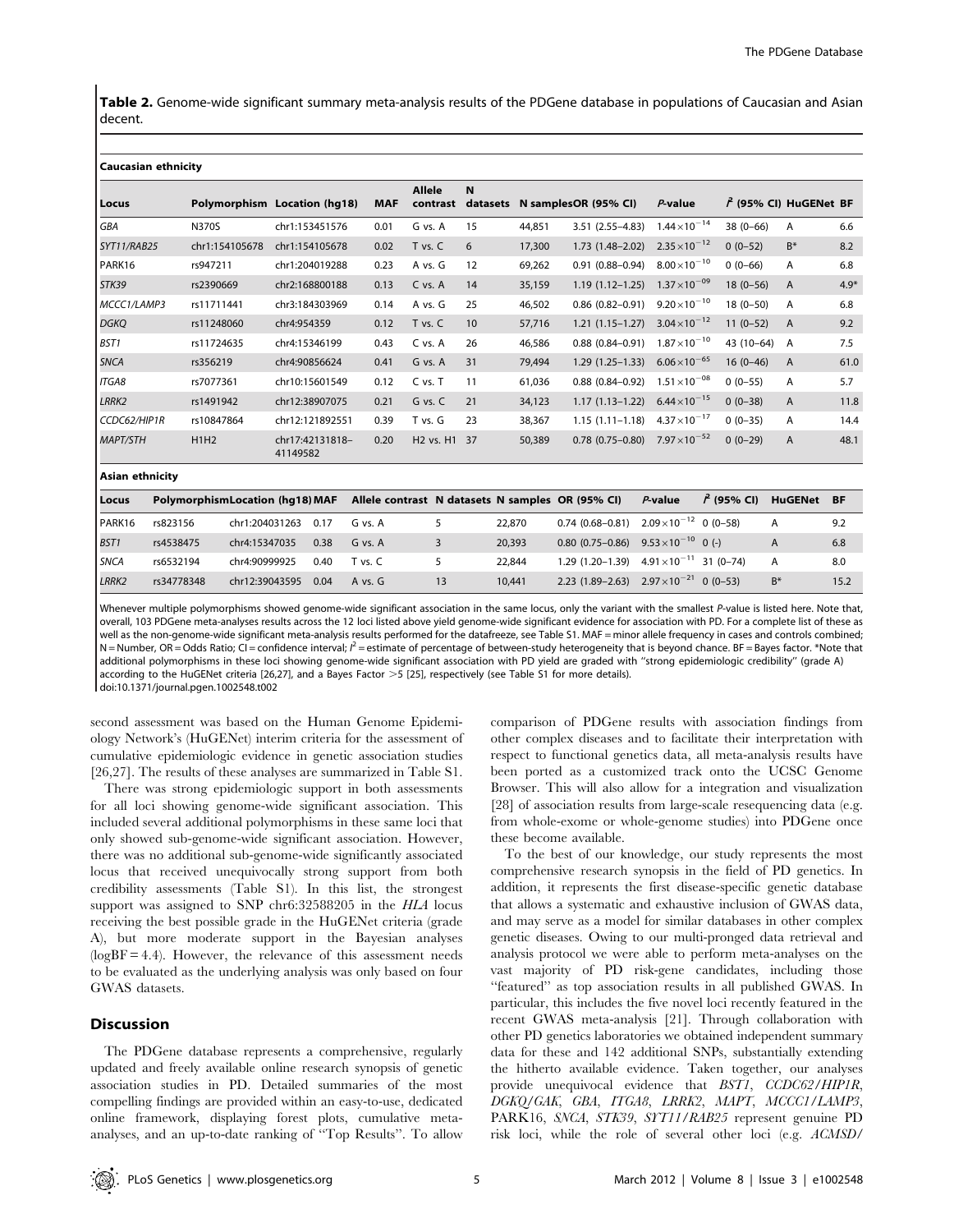

Figure 1. Manhattan plot of all meta-analysis results performed in PDGene. This summary combines association results from 7,123,986 random-effects meta-analyses based on the March 31<sup>st</sup> 2011 datafreeze of the PDGene database. Results are plotted as  $-\log_{10} P$ -values (y-axis) against physical chromosomal location (x-axis). Black and grey dots indicate results originating exclusively from the three fully publicly available GWAS datasets [10,12,13] (see Methods), while green dots are based on a combination of smaller scale studies, supplemented by GWAS datasets (where applicable). Gene annotations are provided for genes highlighted in the main text. doi:10.1371/journal.pgen.1002548.g001

TMEM163, and the HLA locus) remains to be determined. The unpublished data aggregated here from various PD genetics groups for selected candidate genes represents the first step towards a systematic meta-analysis across the full GWAS datasets from the same populations. Once completed, the results of this ''mega'' meta-analysis will be posted on the PDGene database, allowing users to browse the complete results via the customized genome browser track already in place.



Figure 2. Forest plot of the meta-analysis of rs7077361 in ITGA8. Study-specific allelic odds ratios (ORs, black squares) and 95% confidence intervals (CIs, lines) were calculated for each included dataset. The summary OR and CI was calculated using the DerSimonian Laird random-effects model (grey diamond) [31].  $C =$  Caucasian ancestry. doi:10.1371/journal.pgen.1002548.g002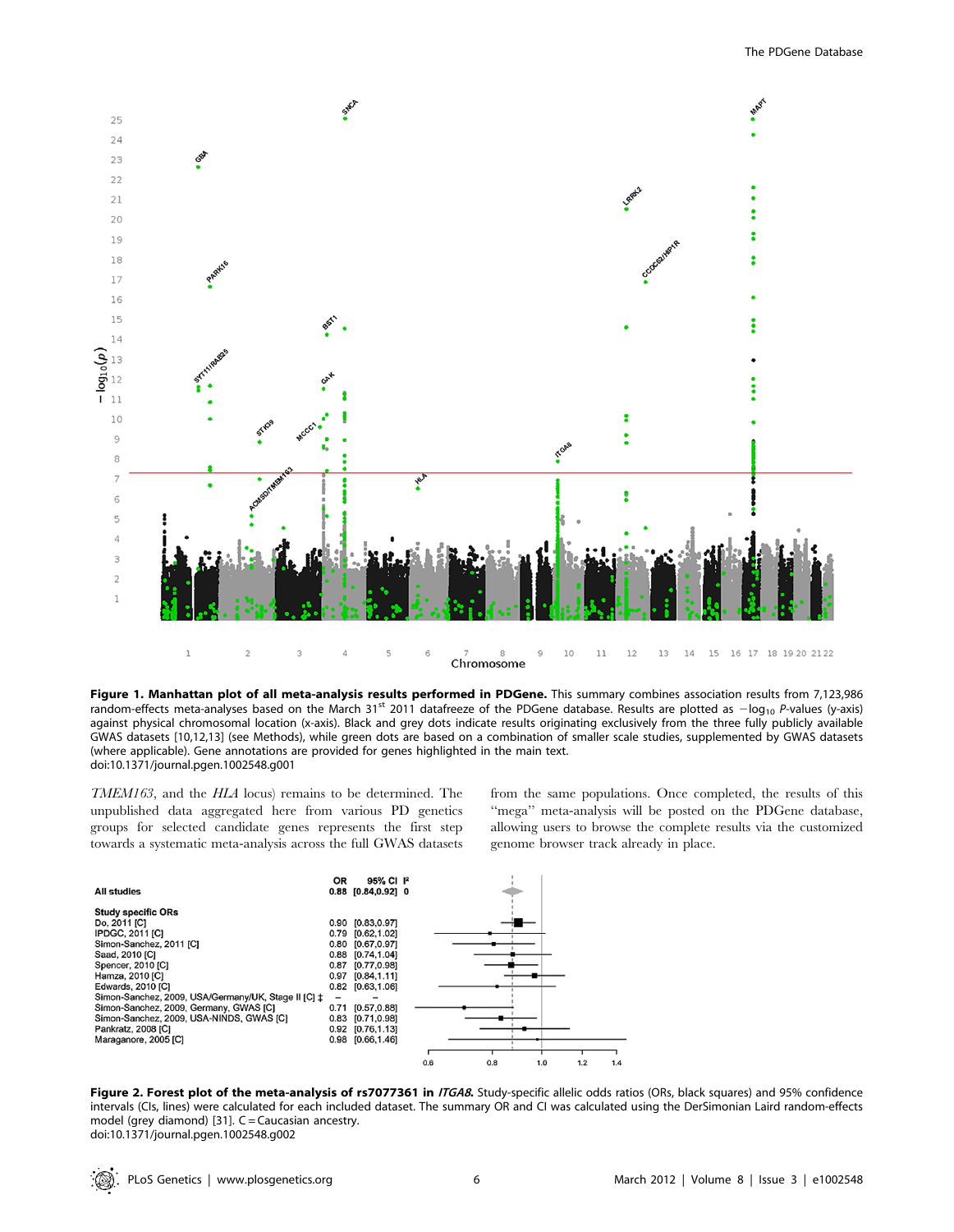Of particular interest are loci with unusually large effect sizes. While most loci in PDGene have only small effects on PD risk (with ORs ranging from 1.10 to 1.35, which are typical for complex diseases), for some loci much larger ORs were estimated (i.e. GBA [OR 3.51 in Caucasians], LRRK2 [OR 2.23 in Asians], and SYT11/ RAB25 [OR 1.73 in Caucasians], see Table 2). The risk-allele frequencies at these polymorphisms are typically rather small (i.e. below 0.05), resulting in low population attributable risks for these loci (for the above mentioned loci individually less than 2%).

Interestingly, the meta-analysis results of GBA N370S as well as the LRRK2 rs34778348 are solely based on candidate-gene approaches since these SNPs are not on any of the current GWAS arrays or imputation reference panels. Thus, even in the ''GWAS era'' smaller-scale, non-GWAS but ''focused'' genetic studies, will likely continue to play an important role. This is also true when it comes to providing independent replication of proposed disease associations and/or when validating imputationderived results by direct genotyping in sufficiently sized datasets. PDGene systematically concatenates all these different types of data into one database framework, vastly facilitating an assessment of the overall evidence for any given SNP or locus.

The strength of our approach is further exemplified by the identification of genome-wide significant association between disease risk and a SNP in ITGA8, which was not featured as a relevant PD gene in any previous study. ITGA8 (encoding integrin alpha 8, a type-I transmembrane protein) is functionally interesting as it is expressed in brain [29], mediates cell-cell interactions and regulates neurite outgrowth of sensory and motor neurons [30]. Additional studies are needed to further assess the potential role of this gene in PD pathogenesis. Furthermore, PDGene shows that two additional loci, not highlighted by the recent GWAS meta-analysis [21], yield genome-wide signficiant results in the PDGene meta-analyses, i.e. PARK16, originally implicated as a PD susceptibility locus in an Asian GWAS [14] but not highlighted in the recent GWAS meta-analysis on Caucasian samples [21] and *GBA*, a gene that was found soley by candidategene approaches. Another strength of our study is that it combines genetic data from currently more than 50 different countries allowing a systematic assessment of genetic associations across populations of different ethnic descent. For instance, these analyses suggest that variants in BST1, LRRK2, the PARK16 locus, and SNCA show genome-wide significant association with PD risk in both Caucasian and Asian-descent samples. Furthermore, the recently described Caucasian GWAS loci CCDC62/HIP1R, MCC1, and STK39 [21] also show similar effect size estimates in populations of Asian-descent [23]. PD association data originating from other ethnic groups are still relatively scarce. However, they could easily be added to the already existing data on the respective polymorphisms available on PDGene.

In summary, we have created a continuously updated online resource for genetic association studies in the field of PD. Synthesizing essentially all available data in the field led to the identification of ITGA8 as a novel potential PD risk locus. Our quantitative approach to data integration across a multitude of different study designs can be readily scaled to include large-scale resequencing efforts that will emerge over the coming years, making the complex field of PD genetics accessible to a broad range of investigators.

#### Methods

#### Literature searches

Inclusion criteria. For inclusion in PDGene, a study has to meet three criteria: 1) It must evaluate the association between a bi-allelic genetic polymorphism (minor allele frequency  $\geq 0.01$  in the healthy control population of at least one study) and Parkinson's disease (PD) risk in datasets comprised of both affected (defined as clinically and/or neuropathologically diagnosed ''Parkinson's disease'') and unaffected individuals; 2) it must be published in a peer-reviewed journal; 3) it must be published in English. For this manuscript, we also included data on ten SNPs generated in the GEO-PD Consortium datasets [14,23] and obtained data for the newly identified SNP rs7077361 in ITGA8 from the Japanese GWAS dataset [14].

Exclusion criteria. In brief, genetic association data of the following studies were excluded from the meta-analyses (see Text S1 for details): family-based studies without available subject-level data (however, unrelated case-control data enriched for familial cases were not excluded), studies investigating only disease controls, multi-allelic polymorphisms, and studies of polymorphisms in mitochondrial DNA. We also excluded genetic data of apparently ''poor'' quality if discrepancies could not be resolved after contacting the study authors (e.g. inadequate genotyping/sequencing protocols or discrepancies in terms of allele names or frequencies when compared with public databases; more details can be found in Text S1).

Search strategies. Our literature searches until March 31st, 2011, yielded 27,210 articles, which were screened for eligibility using the title, abstract, or full-papers, as necessary. Additional screening of bibliographies in reviews, published meta-analyses, and original genetic association studies were also performed. Overall, full text versions of 1,534 articles were obtained. Following the inclusion and exclusion criteria outlined above, 828 articles were included in PDGene until March 31<sup>st</sup> 2011 (also see Figure 3).

### Statistical analyses

Meta-analyses. Random-effects allelic meta-analyses [31] were performed if a minimum of four independent datasets existed per polymorphism. Summary odds ratios [ORs] and 95% confidence intervals [CIs] were calculated irrespective of ethnic descent as well as for distinct ethnic groups (i.e. Caucasians, and Asians) if sufficient data were available. In addition, we performed a number of sensitivity analyses (excluding the initial studies and datasets in which HWE was violated in control individuals), systematically assessed between-study heterogeneity (via  $I^2$ ), and assessed the credibility of each at least nominally significant metaanalysis result by calculating Bayes factors (BF; here expressed as  $log10(BF) =$ " $logBF$ ") [25] and by determining a grading score developed by the Human Genome Epidemiology Network (HuGENet) [26,27].

Assessment of small-study bias/publication bias. This is of particular importance in meta-analyses of published association data and was carefully addressed here: First, we added *publicly* available GWAS data [10,12,13] to the vast majority of SNPs. Since these data are typically unbiased, this should decrease the potential for small-study bias/publication bias. Secondly, for 147 SNPs of the core PDGene meta-analyses that showed statistically suggestive results  $(P \le 0.1)$ , we obtained additional data from all currently published, but not publicly available GWAS datasets, further decreasing a potential impact of small-study bias/ publication bias. Thirdly, we directly assessed the evidence for small study bias by applying a recently proposed regression test [32] on all nominally significant  $(P<0.05)$  meta-analysis results. The results of these analyses are fully displayed in Table S1.

Note that the following section only provides a brief summary of the methods applied to our study. A much more detailed description can be found in Text S1.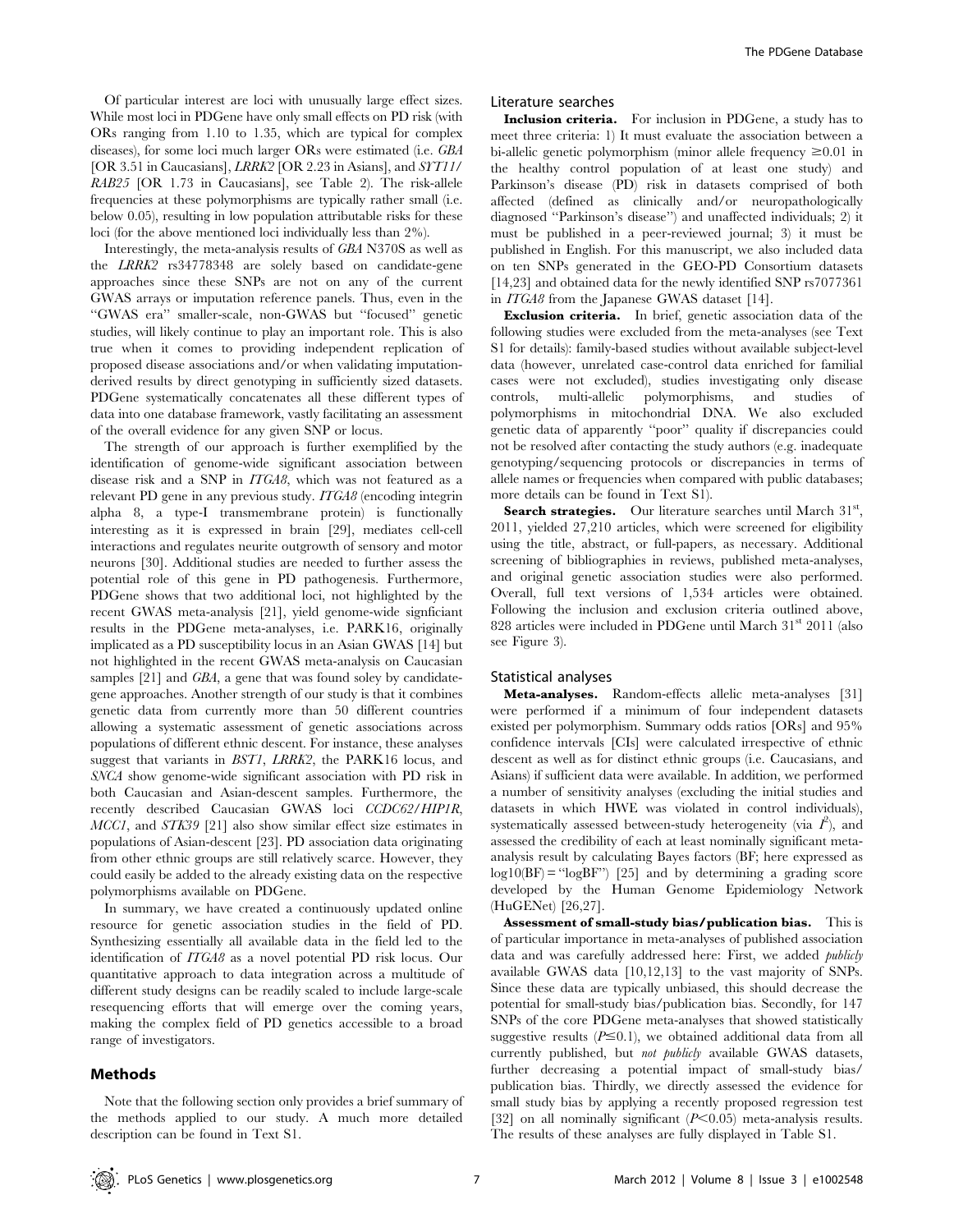

Figure 3. Flowchart of literature search, data extraction, and analysis strategies applied for PDGene. doi:10.1371/journal.pgen.1002548.g003

GWAS-only meta-analyses. We obtained individual-level genotype data for all publicly available PD GWAS datasets from NCBI's ''dbGAP'' database (a total of three [10,12,13] at the time of the datafreeze, March 31<sup>st</sup>, 2011). Genotype data were cleaned using standard procedures, followed by imputation of untested genotypes (using reference panels from HapMap and the 1000 Genomes Project), and association analyses incorporating imputation uncertainty (case-control datasets only), age, sex, and population stratification. Overall, this procedure led to a total of 7,723,931 unique SNPs, 7,123,920 of which were present in at least two, and 711,271 in at least three datasets. Meta-analyses (either combining test-statistics and standard errors using randomeffects models, or by combining P-values weighted by sample size, see Text S1 for more details) were performed on the 7,123,920 SNPs present in at least two of the GWAS datasets.

## Online database

After completion of all data-management and analysis steps, all study-specific variables, genotype data (except for GWAS), and meta-analysis plots are posted on a dedicated, publicly available, online adaptation of the PDGene database using the same software and code as our databases for Alzheimer's disease [33] and schizophrenia [34]. The online database is hosted by the ''Alzheimer Research Forum'' and can be accessed via its own designated URL (http://www.pdgene.org).

#### Database code

The database software can easily be ported to other genetically complex diseases and will be made available on a collaborative basis to interested researchers upon request.

## Supporting Information

Figure S1 QQ plots showing the distribution of expected versus observed P-values for the GWAS-only meta-analysis results. Analyses were performed using the METAL software (ref. [21] in Text S1). The excess of observed P-values (Figure S1, panel 1) is entirely due to association signals in the SNCA, MAPT, LRRK2, and DGKQ/GAK loci as can be seen in Figure S1, panel 2 that showcases the P-value distributions after removal of 18,622 SNPs in these regions (lambda  $= 1.007$ ).



Figure S2 Forest plots of allelic meta-analyses for SNPs showing genome-wide significant association  $(P<5\times10-8)$  with PD susceptibility in the March 31<sup>st</sup> 2011 datafreeze. Study-specific allelic odds ratios (ORs, black squares) and 95% confidence intervals (CIs, lines) were calculated for each included dataset. The summary OR and CI was calculated using random-effects models (grey diamond). Whenever multiple polymorphisms showed genome-wide significant association in the same locus, only the variant with the smallest P-value is listed here for meta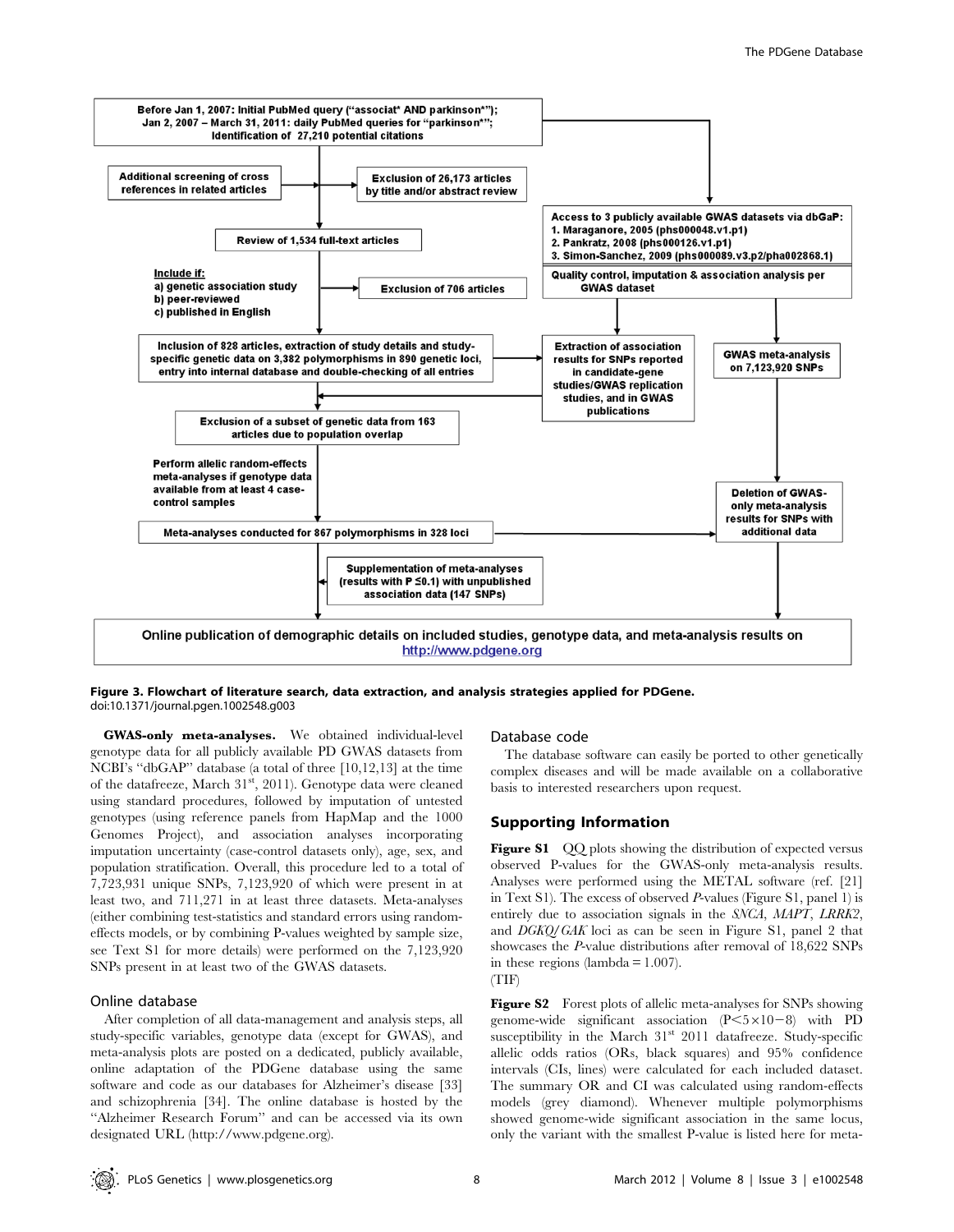analysis results after stratification for Caucasian and Asian ancestries. For a complete list of meta-analyses performed for the datafreeze, see Table S1. Figure S1, panel 1-S1, panel 12 and S1, panel 13-S1, panel 16 display the SNP showing the most significant genome-wide association in datasets of Caucasian ancestry and Asian ancestry, respectively. Details and references of all included studies displayed here can be found on the PDGene database (http://www.pdgene.org). I2 = estimate of percentage of between-study heterogeneity that is beyond chance, " $excl$  initial" = summary OR and  $95\%$ CI after meta-analysis after exclusion of the initial study,  $C = Caucasian$  ancestry,  $A =$ Asian ancestry,  $H =$ Hispanic descent,  $D =$ African descent,  $\mathbf{w} = \text{initial study}$  (applies to candidate-gene studies),  $\mathbf{w} = \mathbf{n}$ data provided or data was not eligible for inclusion in metaanalysis, " $\ddagger$ " = study excluded due to overlap, " $\#$ " = HWE violation in controls  $(P<0.05$ , not applicable to quality-controlled GWAS datasets, see Text S1), "i" = SNP monomorphic in the respective dataset, " $\omega$ " = meta-analysis after excluding initial study not applicable.

(PDF)

Figure S3 Locus plot of the ITGA8 region on chromosome 10p13 (15346353–15801533 bp, hg18). The figure displays association results for  $\sim$  1,400 SNPs in the *ITGA8* region including at least four independent datasets. SNPs are color-coded based on linkage disequilibrium  $(r^2)$  estimates from the CEU 1000G dataset (release June 2010). All LD estimates refer to the most significantly associated SNP rs7077361. SNPs color-coded in grey indicate missing LD estimates in the CEU dataset. Recombination rates were estimated based on the CEU dataset, and are displayed as blue line in the background. Gene annotations are based on RefSeq and the UCSC Genome browser. Locus plots were generated using the LocusZoom Stand-alone package (http:// genome.sph.umich.edu/wiki/LocusZoom\_Standalone). (TIF)

Figure S4 Forest plots of fixed-effect meta-analyses for SNP rs6723108 in the ACMSD/TMEM163 locus and chr6:32609909 in the HLA locus. Symbols are the same as for Figure S2 (see above).

(TIF)

Table S1 Overview of all 867 polymorphisms meta-analyzed in the March 31<sup>st</sup> 2011 datafreeze using random-effects allelic models. Random-effects allelic meta-analyses were performed on polymorphisms for which four or more independent datasets were available. Meta-analyses after stratification for different ethnic descent were performed if at least three independent datasets were available in the respective stratum (applicable only to samples of European and Asian descent). Each nominally significant metaanalysis result  $(P<0.05)$  was graded according to the HuGENet interim criteria. For details on how these criteria are applied, see Text S1. Meta-analysis results in this table are ordered by genomic location. OR = Odds Ratio, CI = confidence interval, N minor = number of minor alleles, Ethnicities:  $C = Caucasian$ ,  $A = Asian$ ,  $D =$  African Descent,  $H =$  Hispanic,  $O =$  Other/Mixed, Low  $OR = OR < 1.15$  or  $\geq 0.87$ , respectively, F = loss of significance in the respective meta-analysis after exclusion of the first study, HWE = loss of significance after excluding studies violating HWE  $(P<0.05)$ , Regr = evidence for small-study/publication bias using a modified regression test (see Text S1), A = Grade A ('strong' epidemiologic credibility), B = Grade B ('modest' epidemiologic credibility), C = Grade C ('weak' epidemiologic credibility),  $logBF = Bayes Factor$  (see Text S1). "\*" denotes SNPs that have been supplemented by additional data after the datafreeze (in total this applies to 147 SNPs, see Text S1 for the description of included datasets).

 $(XLS)$ 

Table S2 Investigation of the extent of statistical inflation assuming sample overlaps of 1%, 5%, and 10% across cases and controls in datasets originating from the same countries. Hypothetical sample overlap across datasets was assumed between different candidate-gene/replication studies and between candidate-gene/replication studies and GWAS datasets if they originated from the same country. These analyses were performed applying random-effects models and adding the sum of weighted co-variances of overlapping datasets to the overall study variance (see ref. [24] in the main text). Note that the assumption of undetected overlapping samples does not apply (and was therefore not modeled here) to overlap between individual GWAS as duplicate samples in these datasets were removed prior to meta-analysis. It also does not apply to independent datasets used in the same publication where duplicate samples had been removed by the authors prior to analysis and publication. We emphasize that this table describes hypothetical scenarios, because the geographical origin of each study had been investigated extensively and potentially overlapping datasets had been excluded as part of PDGene's data inclusion protocol. Thus, the extent of overlap across geographically distinct datasets within the same countries is reduced to accidental recruitment of the same subjects more than once in different datasets throughout the respective countries, and can be expected to be less than  $\sim$  1%. This estimate is based on data of the GEO-PD consortium, where sufficient data were centrally available of 6,072 subjects from 20 geographically distinct sites in 13 countries that had been investigated for potentially duplicate samples across sites, but no duplicate subjects (neither between not within countries) were identified when matching on ethnicity, birth, sex, and genotype. The investigation of overlap was not applicable here for Asian datasets, as they originated from different countries and/or were cleaned by the respective authors prior to publication.

(DOC)

Text S1 Supplementary material. This file includes supplementary methods and references as well as the list of members of the GWAS consortia, the GEO-PD Consortium, and consortiaspecific acknowledgements.

(PDF)

## Acknowledgments

23andMe acknowledges Elizabeth Dorfman, Amy K. Kiefer, Emily M. Drabant, Uta Francke, Joanna L. Mountain, David Hinds, and Anne Wojcicki from 23andMe, as well as Samuel M. Goldman, Caroline M. Tanner, and J. William Langston from the Parkinson's Institute, Sunnyvale, CA, USA. We also acknowledge the contribution of Mitsutoshi Yamamoto, Nobutaka Hattori, and Miho Murata for sample collection in the Japanese GWAS 1.0 [14]. We are grateful to the Alzheimer Research Forum—in particular to June Kinoshita, Colin Knep, Paula Noyes, and Gabrielle Ströbel—for hosting PDGene on their website. We also thank the many PD researchers who have kindly provided us with genotype data and helpful information beyond those included in the original publications. Finally, we would like to thank the many PD patients and control subjects who volunteered to participate in the individual studies.

## Author Contributions

Conceived and designed the experiments: CM Lill, MB McQueen, JPA Ioannidis, L Bertram. Performed the experiments: CM Lill, JT Roehr, S Bagade, B-M Schjeide, E Meissner, U Zauft, NC Allen, KJ Anderson, G Beecham, D Berg, JM Biernacka, A Brice, AL DeStefano, CB Do, N